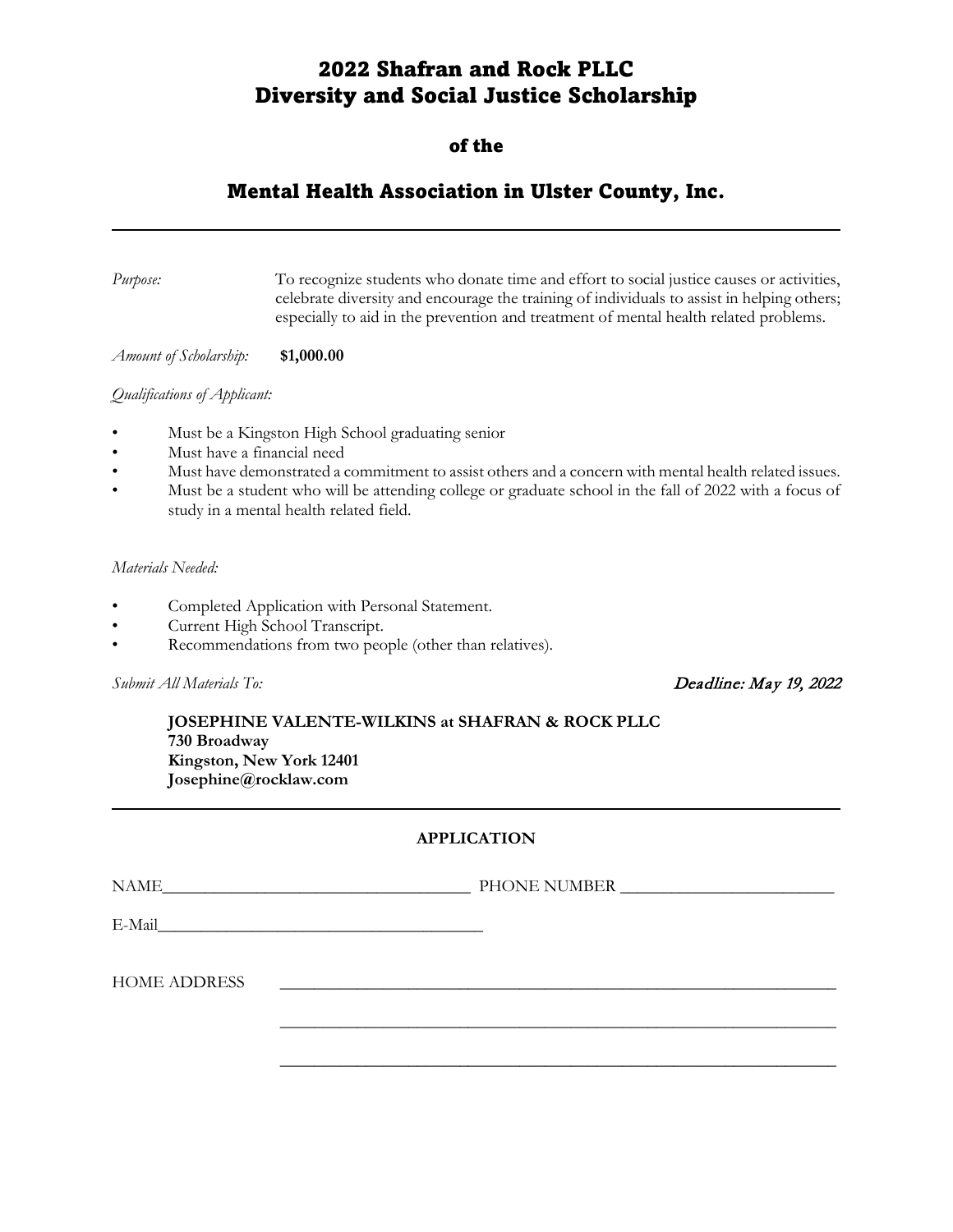COLLEGE OR SCHOOL (INCLUDING MILITARY) PLANNING TO ATTEND AND DATE

PLANNED MAJOR FIELD OF STUDY\_\_\_\_\_\_\_\_\_\_\_\_\_\_\_\_\_\_\_\_\_\_\_\_\_\_\_\_\_\_\_\_\_\_\_\_\_\_\_\_\_\_\_\_\_\_\_\_\_

WORK EXPERIENCE (include type(s) of work performed, dates and places)

VOLUNTEER EXPERIENCE (include type(s) of activity, dates and places)

FINANCIAL INFORMATION (indicate the basis by which your college education is being supported/financed)